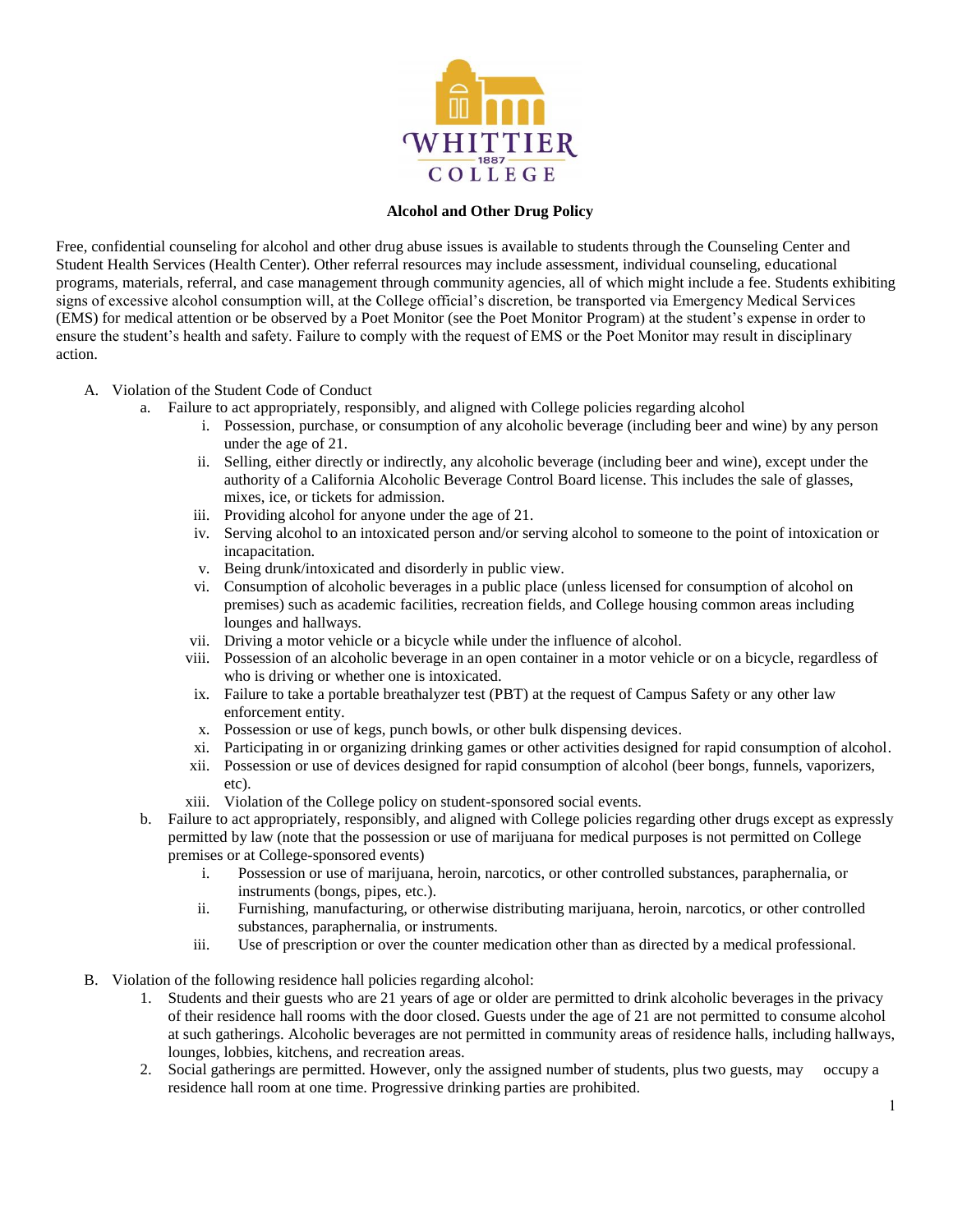- 3. Possession of empty alcohol containers (cans, bottles, etc) are indicative of possession of alcohol, and as such, the owners of the empty containers and/or the residents of the room may be subject to being charged with possession/consumption of alcohol under the Student Code of Conduct.
- C. Violation of the following guidelines regarding alcohol at student-sponsored social events:
	- 1. Whittier College wishes to encourage the thoughtful planning of thematic events, parties, and dances where alcohol is used in a responsible manner, and where students who choose not to drink can feel welcome and participate fully.

The availability of alcohol must not be the prime focus of any event. Organizations and individuals are expected to take affirmative steps to address issues of liability and safety. Substance-free events and those with a caterer or third party vendor help limit an organization's and individual's exposure to risk. More detailed guidelines for party planning are available in the Leadership Experience and Programs Office.

- a. The College and/or host organizations reserve the right to deny entry to any event by individuals deemed intoxicated or under the influence.
- b. Individuals may be asked to leave an event if they are overly intoxicated or disorderly.
- c. If under 21 and if determined an individual has consumed alcohol, the individual may not be allowed to attend a college sponsored event.
- 2. Students deemed intoxicated will be transported to Campus Safety for a recovery period.
- 3. Whittier College personnel can ask a disruptive guest to leave an event and/or campus.
- 4. The Club and The Spot will serve as the only venue for service of beer or wine for student-sponsored functions. No alcohol may be served or made available at student-sponsored events in any other facility on campus. Alcohol service at student sponsored events off-campus will be approved on an individual basis by the Director of Student Activities.
- 5. Responsibilities of organizations and individuals who sponsor events on or off campus include:
	- a. Arranging for security personnel or professional staff to check identification of those who wish to consume alcohol at the event.
	- b. Not directly or indirectly selling alcoholic beverages (this includes charges or donations for such things as glasses, mixes, ice, and admission).
	- c. Not serving minors.
	- d. Not serving individuals who appear to be intoxicated.
	- e. Maintaining absolute control of all alcohol present.
	- f. Prohibiting shots, drinking games, or other activities that encourage inappropriate drinking behaviors at the event.
	- g. Providing inviting non-alcoholic beverages throughout the duration of the event.
	- h. Providing substantial food items for the duration of the event.
	- i. Ending alcohol service a minimum of one hour before the scheduled end of the event.
	- j. Assigning of non-drinking and sober members to monitor and regulate the event.
	- k. Insuring that advertisements, announcements, and other publicity do not directly or indirectly advertise the availability of alcohol.
	- l. Arranging for security personnel to provide crowd control at the event. The LEAP Office must approve the number of security personnel hired to work the event.
	- m. Providing wristbands for use by those over the age of 21 who wish to consume alcohol at the event.
	- n. Utilizing cups for beer or wine service that are up to ten ounces each and can be easily distinguished from cups used for alcohol-free beverages.

## **Drug-Free Schools and Communities Act**

It is the policy of Whittier College to promote a safe, healthy, and productive environment for all students and employees, including faculty and staff.

The Drug Free Schools and Communities Act Amendments of 1989 require that as a condition of receiving funds or any other form of financial assistance under any federal program, Whittier College must certify that it has adopted and implemented a program to prevent the unlawful possession, use, or distribution of illicit drugs and alcohol by students and employees.

Whittier College presents the following information for students' knowledge and in promotion of healthy lifestyles: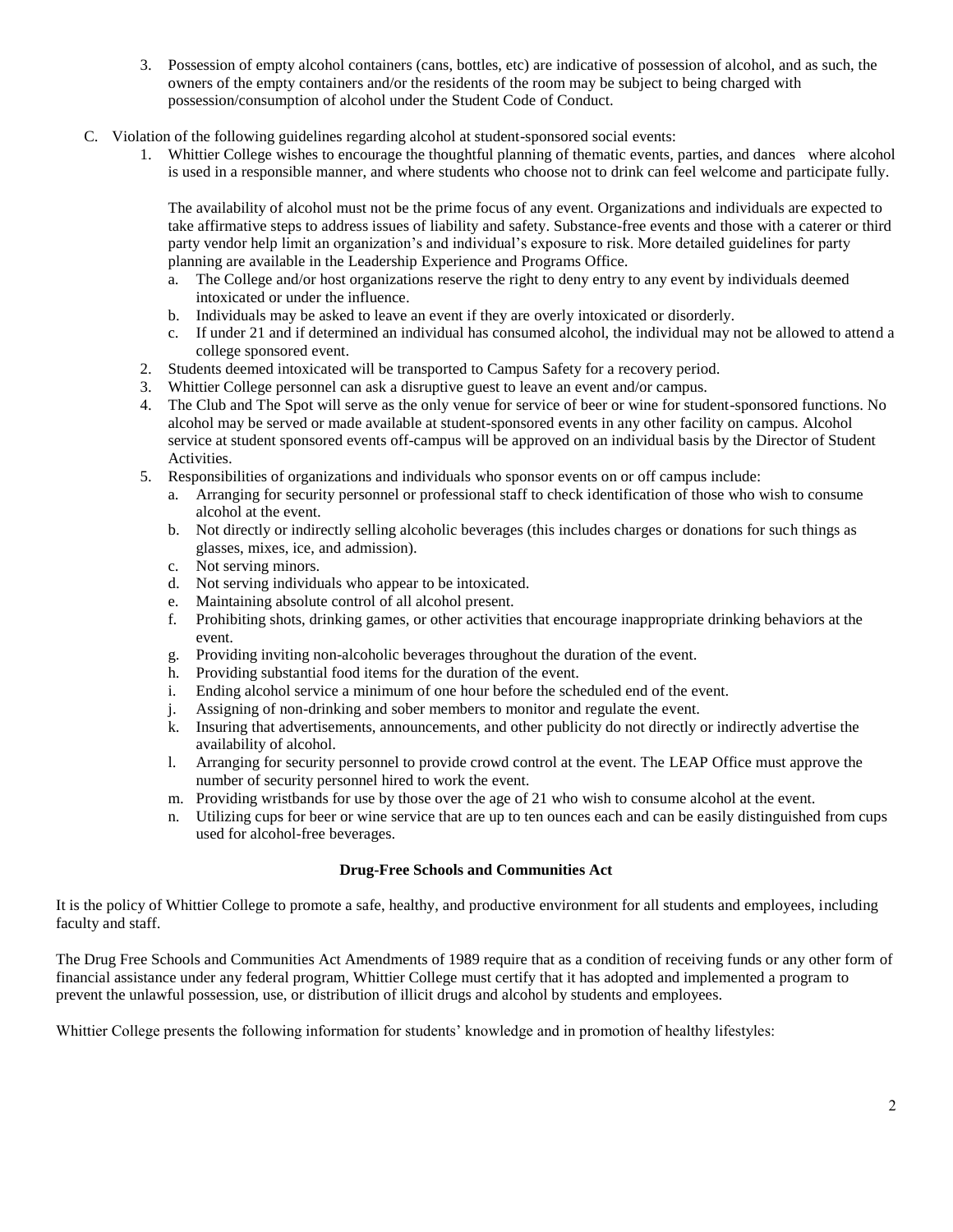# **A. Student and Employee Policies and Conduct**

- Students: Policies prohibiting the unlawful possession, use, and distribution of drugs and alcohol and penalties for violation of these policies by undergraduate students are outlined in the Code of Students' Rights and Responsibilities.
- Employees: Policies preventing the unlawful possession, use, and distribution of drugs and alcohol by employees are outlined in the College Employee Handbook and administered by the Director of Human Resources.

# **B. Drug or Alcohol Counseling and Treatment**

The College offers numerous health education seminars, workshops, and events annually in which students are encouraged to participate. Additionally, personal counseling is available through Counseling Services, located in Haverhill A. Medical services are available through Student Health and Wellness Center. Students are strongly encouraged to seek resource help for drug and alcohol problems, through Counseling Services, Student Health and Wellness Center, the Alhambra Behavioral Health Services, or by calling the Los Angeles County Alcohol and Drug Program Administrators numbers listed here.

- Counseling Service, Ext. 4239
- Student Health and Wellness Center Ext. 4400
- Alhambra Behavioral Health Center, (626) 286-1191 Ext. 268
- L.A. County Drug & Alcohol Program, (213) 626-6411

## **C. Controlled Substances - Uses & Effects**

Narcotics: Such as opium, morphine, codeine, heroin, and methadone;

Possible effects: Euphoria, drowsiness, respiratory depression, constricted pupils, nausea Effects of overdose: Slow and shallow breathing, clammy skin, convulsions, coma, possible death Withdrawal syndrome: Watery eyes, runny nose, yawning, loss of appetite, irritability, tremors, panic, cramps, nausea, chills, and sweating

Depressants: Such as barbiturates, benzodiazepines, chloral hydrate, and Rohypnol; Possible effects: Slurred speech, disorientation, drunken behavior without odor of alcohol Effects of overdose: Shallow respiration, clammy skin, dilated pupils, weak and rapid pulse, coma, possible death Withdrawal syndrome: Anxiety, insomnia, tremors, delirium, convulsions, possible death

Stimulants: Such as amphetamines, cocaine, gamma hydroxybutyrate (GHB); Possible effects: Increased alertness, excitation, euphoria, increased pulse rate and blood pressure, insomnia, loss of appetite Effects of overdose: Agitation, increase in body temperature, hallucinations, convulsions, possible death Withdrawal syndrome: Apathy, long periods of sleep, irritability, depression, disorientation

Hallucinogens: Such as amphetamine variants, LSD, mescaline and peyote, MDMA (Ecstasy), Katamine); Possible effects: Illusions and hallucinations, poor perception of time and distance Effects of overdose: Longer, more intense "trip" episodes, psychosis, possible death Withdrawal syndrome: Not reported

Cannabis: Such as hashish and marijuana; Possible effects: Euphoria, relaxed inhibitions, increased appetite, disoriented behavior Effects of overdose: Fatigue, paranoia, possible psychosis Withdrawal syndrome: Insomnia, hyperactivity, and decreased appetite occasionally reported

## **D. Federal Penalties and Sanctions for Illegal Possession of a Controlled Substance**

- 1st conviction: Up to 1-year imprisonment and fine of at least \$1000 but not more than \$100,000 or both.
- After first drug conviction: At least 15 days in prison, not to exceed 3 conviction years and fine of at least \$2500 but not more than \$250,000 or both.
- After second drug conviction: At least 90 days in prison, not to exceed 3 years and fine of at least \$5000 but not more than \$250,000 or both.
- Special sentencing: At least 5 years in prison, not to exceed 20 years and fine of provisions up to \$250,000 or both for possession of crack cocaine.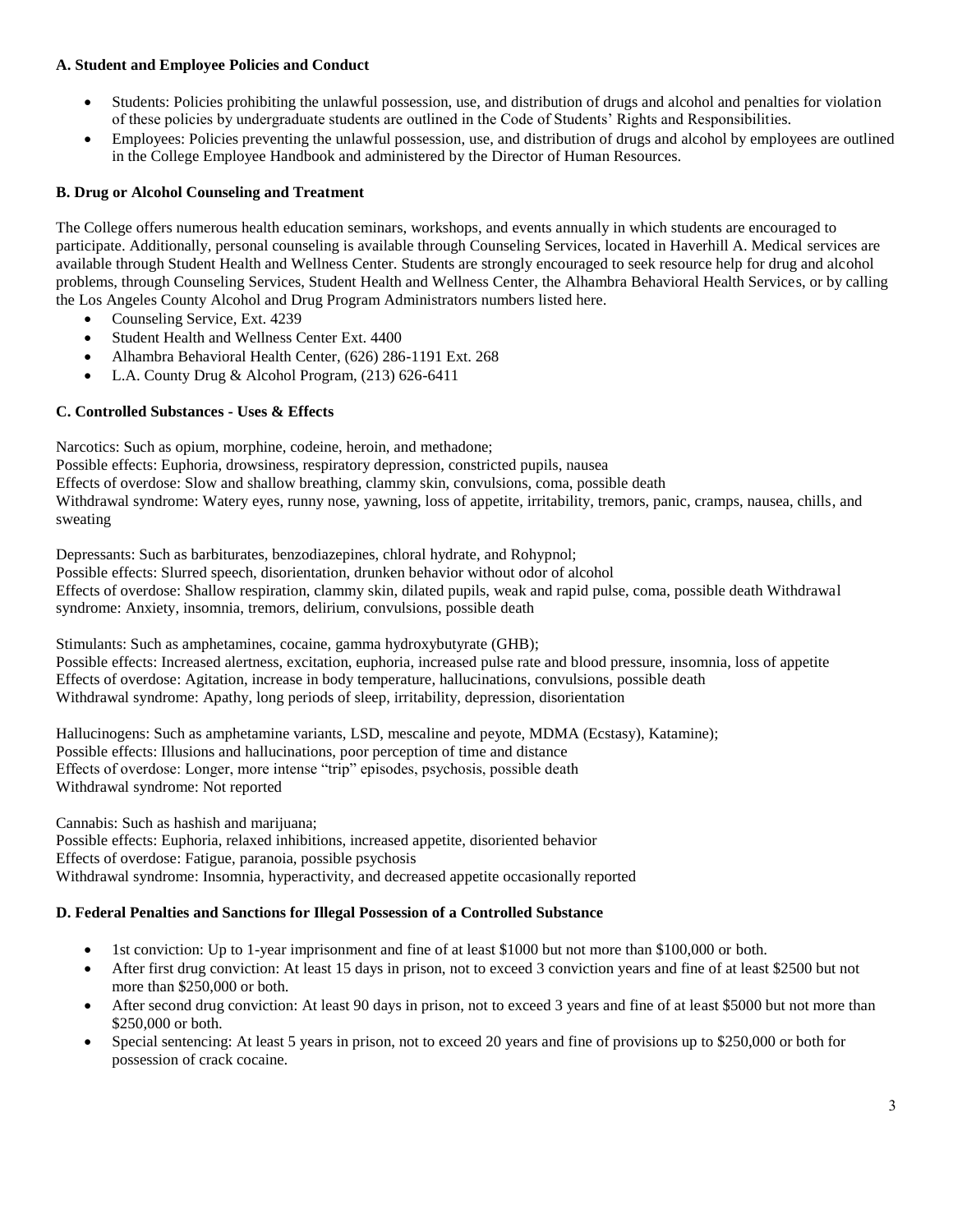Other penalties:

- Forfeiture of personal and real property used to possess or to facilitate possession of a controlled substance if that offense is punishable by more than 1-year imprisonment.
- Forfeiture of vehicles, boats, aircraft, or any other conveyance used to transport or conceal a controlled substance.
- Civil fine of up to \$10,000.
- Denial of federal benefits, such as student loans, grants, contracts, and professional and commercial licenses, for up to 1 year for the first offense, and up to 5 years for second and subsequent offenses.
- Ineligibility to receive or purchase a firearm.
- Revocation of certain federal licenses and benefits, e.g. pilot licenses, public housing tenancy, etc. are vested within the authorities of individual federal agencies.

## **E. State Laws, Regulations, and Sanctions**

California state laws and regulations regarding alcoholic beverages are found in the California State Constitution, the California State Business and Professional Code, and the California State Penal Code. Violations of these laws and regulations are punishable by fines and imprisonment. Where vehicles are involved, violations may be additionally punishable by loss of driving privileges.

California state laws on drug abuse provide for stringent penalties for illegal possession, sale, transportation, or administration of any narcotic drug, more stringent penalties for those convicted of previous narcotics offenses than for first-time offenders, and extremely stringent penalties for those who in any way involve minors in the use of narcotics. A person is subject to prosecution also if he or she illegally uses or is under the influence of narcotics, or if he or she knowingly visits a place where illegal narcotic use is occurring. Marijuana is covered by similar laws and there is an additional prohibition against the cultivation or processing of this drug in the state.

Barbiturates and amphetamines, called "restricted dangerous drugs" in the California Narcotic Act, are similarly covered; penalties for those convicted of illegal possession, sale, transportation, or administration of these drugs are severe. LSD and related hallucinogenic drugs are also on the list of dangerous restricted drugs and their use for other than authorized research is prohibited by California law.

A criminal record as a drug user, or even an arrest record for narcotics law violation, may cause serious, long-range harm to the user of drugs by barring employment or educational opportunities where both the criminal record and the label of "drug user" may preclude his or her consideration.

The same act or series of acts, under appropriate circumstances, can subject the offender to separate prosecution under federal, state, and local laws.

In addition to the penalties mentioned above, upon conviction the court may require payment of restitution, performance of community service work, participation in counseling or other treatment programs, and/or the imposition of appropriate restrictive conditions.

Conviction of a second or subsequent DUI, or for trafficking in controlled substances, may result in forfeiture of motor vehicle, aircraft, or watercraft used in the commission of the offense.

Criminal conviction does not relieve the offender of any civil liability for damages, which resulted from the same act, or series of acts.